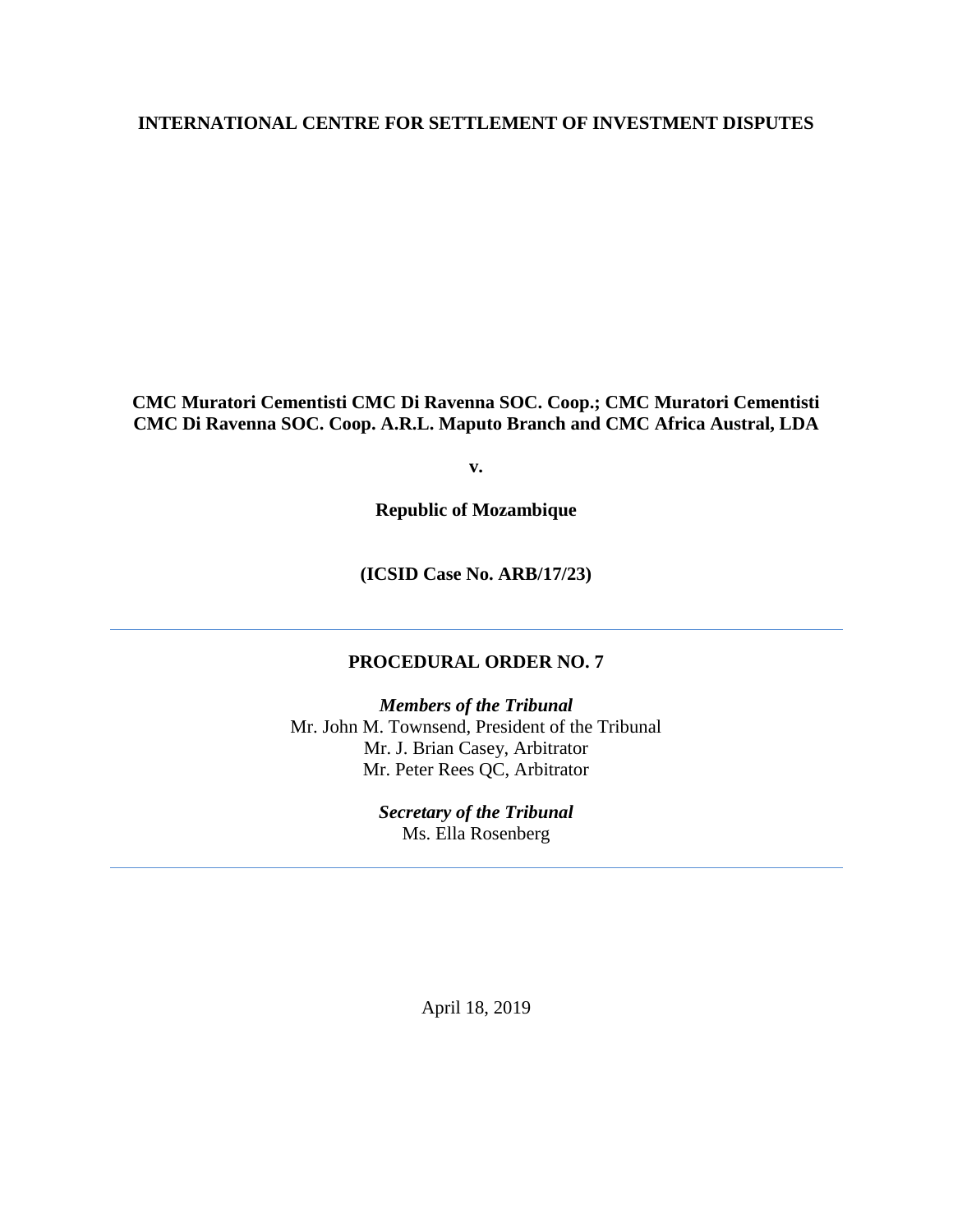### **Background**

- 1) In the course of the second pre-hearing conference on April 11, 2019, counsel for the Claimants informed the Tribunal that Mr. Gridella, the sole fact witness for the Claimants whom the Respondent had requested to cross examine, would in all likelihood be unable to attend the hearing on the merits scheduled to commence on April 29, 2019.
- 2) In Procedural Order No. 6, issued on April 12, 2019, the Tribunal directed:
	- a) That the Claimants were to inform the Tribunal and the Respondent, no later than April 22, 2019, whether they have been able to arrange for Mr. Gridella to attend the hearing.
	- b) That, if Mr. Gridella does not attend the hearing, the Respondent would be allowed to make an application to the Tribunal concerning what consequence, if any, should follow from Mr. Gridella's failure to attend, such application to be made orally, during the time period reserved for Mr. Gridella's testimony.
- 3) On Sunday, April 14, 2019, the Secretary forwarded an email from each party to the Tribunal.
	- a) The Claimants' email stated:

In accordance with Section 18.1 of Procedural Order No. 1 and 14 of Procedural No. 4 and given the uncertainty surrounding the attendance of Mr. Gridella, the Claimants would like to add Enrico Alicandri to its witness list. Mr. Alicandri will be available to testify at the Hearing if, for example, issues within his knowledge arise during cross examination of the Respondent's witnesses, and, if necessary, also to speak about the non-attendance of Mr. Gridella.

b) The Respondent's email stated, in relevant part:

What we have here is an obvious prior failure by the Claimants' counsel to secure Mr. Gridella's commitment to appear at the hearing, not any allegedly "new" concern by Mr. Gridella.  $* * *$  If Mr. Gridella does not appear to testify at the hearing, both of Mr. Gridella's witness statements, and all references in the memorials to him, must be stricken from the record.

Second, Respondent strongly objects to the request by the Claimants to now call *their own witness*. The Tribunal will recall that, during the first pre-hearing conference, the Claimants objected when the Respondent sought to call its own witness to testify at the hearing. Claimants said that this was not allowed under the Procedural Orders – that a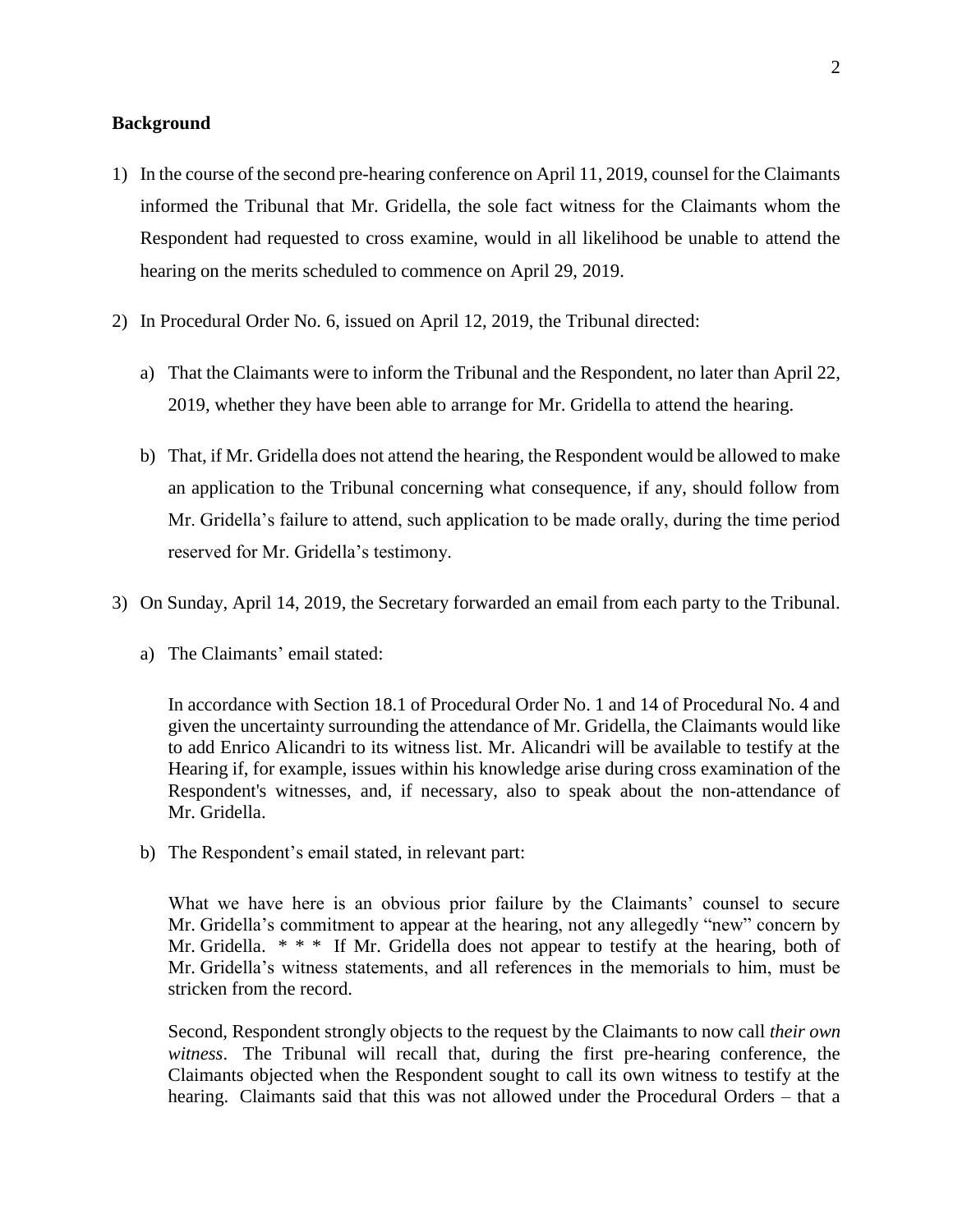party cannot call its own witness to testify. As a result, the Respondent did not call its own witness and this agreement was reflected in the list of witnesses jointly provided by the parties. Respondent has not called Mr. Alicandri to testify, he was not included in the jointly-agreed list of witnesses for the hearing agenda, and therefore the Claimants cannot unilaterally call him as a witness because they have previously taken the position that a party cannot call its own witnesses and the Respondent accepted that position to its prejudice.

Mr. Alicandri also has not provided a witness statement on the new issues on which the Claimants now seek to call him, and therefore that also would render his testimony improper, because the Respondent would lack prior knowledge of his testimony which creates a Due Process problem. A witness cannot testify on new matters, and therefore there is nothing that he could say at the hearing, if the Respondent does not want to call him to testify. In addition, he clearly cannot testify about Mr. Gridella's alleged "concerns," because that is inadmissible hearsay.

Further, the Tribunal's most recent procedural order indicates that it will decide the motion to strike Mr. Gridella's witness statements *after* it hears argument on the motion at the hearing. Therefore, there will be uncertainty when the hearing starts as to whether Mr. Gridella's witness statements will even be considered. If Mr. Gridella's witness statements remain part of the record, that renders the Claimants' current request moot. This alone has introduced sufficient uncertainty into the opening statements – the Respondent does not believe that there can be any reference to Mr. Gridella's witness statements in the opening statement if he is not present to testify, but we will not have a ruling from the Tribunal when the hearing starts. It is very difficult to prepare for a merits hearing not knowing whether the testimony of a key witness like Mr. Gridella will be part of the record or not – this is a very serious problem caused by the Claimants. The preferred approach would have been that the witness statements of Mr. Gridella are stricken prior to the start of the hearing, as they should be.

The addition of Mr. Alicandri would create further difficulties, and forces the parties to have to argue in the alternative in a totally unworkable way. Again, these problems are all the creation of the Claimants' prior failure to secure Mr. Gridella's attendance at the hearing, and the addition of Mr. Alicandri would simply complicate things further. Any sympathy that the Tribunal may have initially had for the Claimants' own predicament, should be disregarded given the misrepresentations about Mr. Gridella's employment status. At this late stage in the proceedings, and certainly during the hearing, the Respondent cannot be left guessing which Claimants' witness will be considered by the Tribunal. How can the Respondent prepare for a hearing under those circumstances?

Therefore, the Tribunal must stay the course with the decision it has made in the most recent procedural order – it will hear the motion to strike Mr. Gridella's testimony at the hearing, and it must deny the Claimants' request to unilaterally call Mr. Alicandri because that is not allowed as previously argued by the Claimants themselves and because the Respondent cannot be left guessing regarding what new testimony Mr. Alicandri will provide.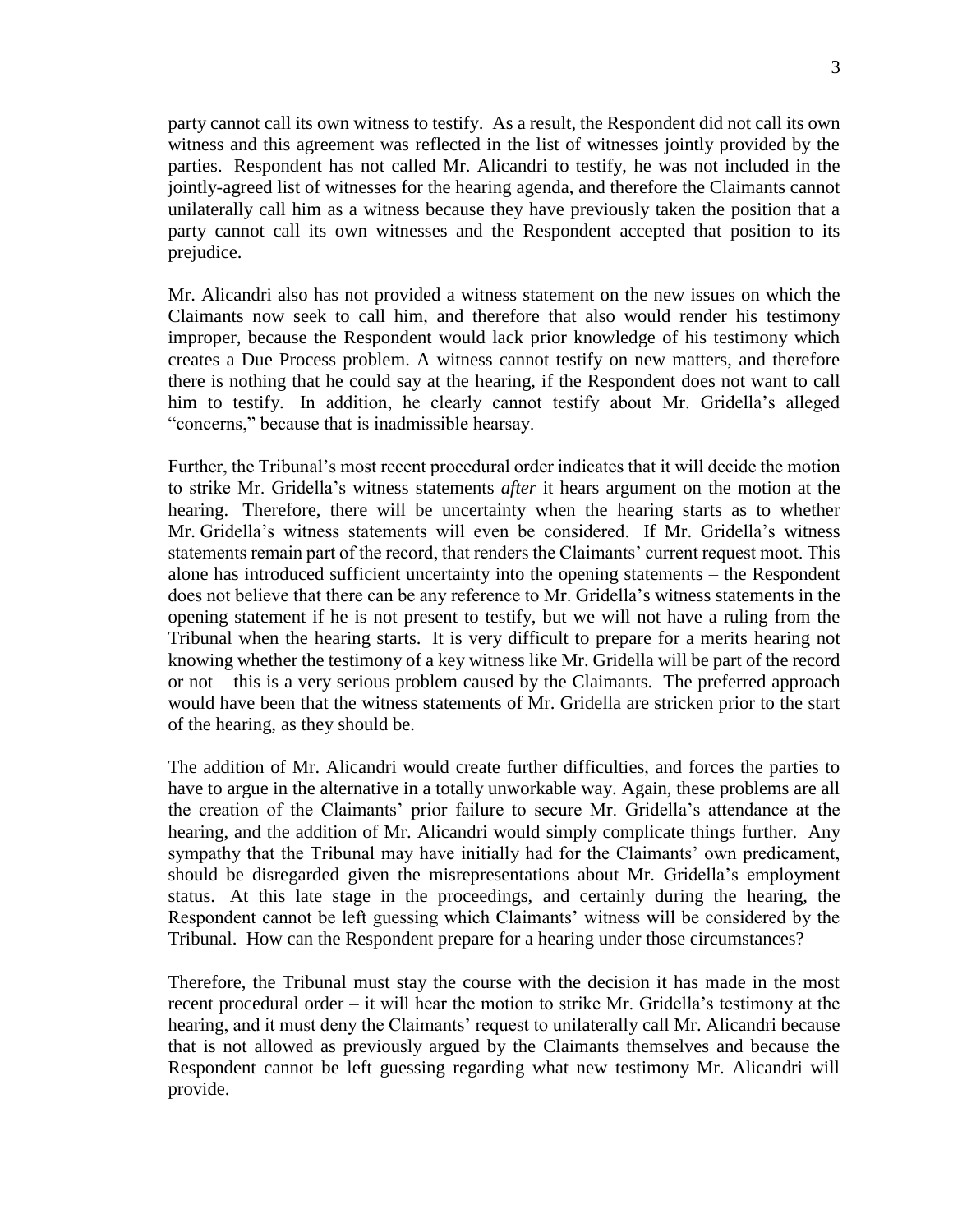In the alternative, if the Tribunal is inclined to depart from the procedural orders and allow the Claimants to unilaterally call Mr. Alicandri (which the Tribunal should not do), then it must be on the strict condition that Mr. Gridella's two witness statements, and all references in the memorials to them, are stricken from the record immediately – that is, now before the hearing. Respondent must have clarity as to what evidence is going to be part of the record at the hearing. Due process demands that.

- 4) On April 17, 2019, the Secretary forwarded to the Tribunal an additional email from each party responding to the emails of the other.
- 5) Also on April 17, as directed in paragraph 13 of Procedural Order No. 6, the Claimants submitted red-lined versions of the amended translations they had previously submitted.
- 6) Later on April 17, the Respondent sent a further email to the Tribunal, via the Secretary, in which it argued: (a) based on Article 4(7) of the *IBA Rules on the Taking of Evidence in International Arbitration* (2010), that Mr. Gridella's witness statements should be stricken from the record; (b) that no new witness statement of Mr. Alicandri should be accepted; and (c) that the new translations submitted by the Claimants should be stricken from the record.
- 7) Both parties sent further observations by email on April 18, 2019, which the Tribunal acknowledges. The Tribunal does not require further submissions on these questions.

#### **Witness Statement of Mr. Gridella**

- 8) The Tribunal has noted the importance attached by the Respondent to knowing whether or not Mr. Gridella's witness statements will remain part of the record in this arbitration before it makes its opening statement at the hearing. The Tribunal accepts the Respondent's concerns as reasonable. Moreover, the Tribunal has concluded that there is no reason to wait until after the April 22 deadline set in paragraph 6(a) of Procedural Order No. 6 to rule on the status of Mr. Gridella's witness statements, and issues the present order today in order to permit the parties the maximum time possible to prepare for the hearing.
- 9) The Tribunal therefore revises its previous ruling (in Procedural Order No. 6, paragraph 6(b)) that it would consider the status of Mr. Gridella's witness statement after hearing argument at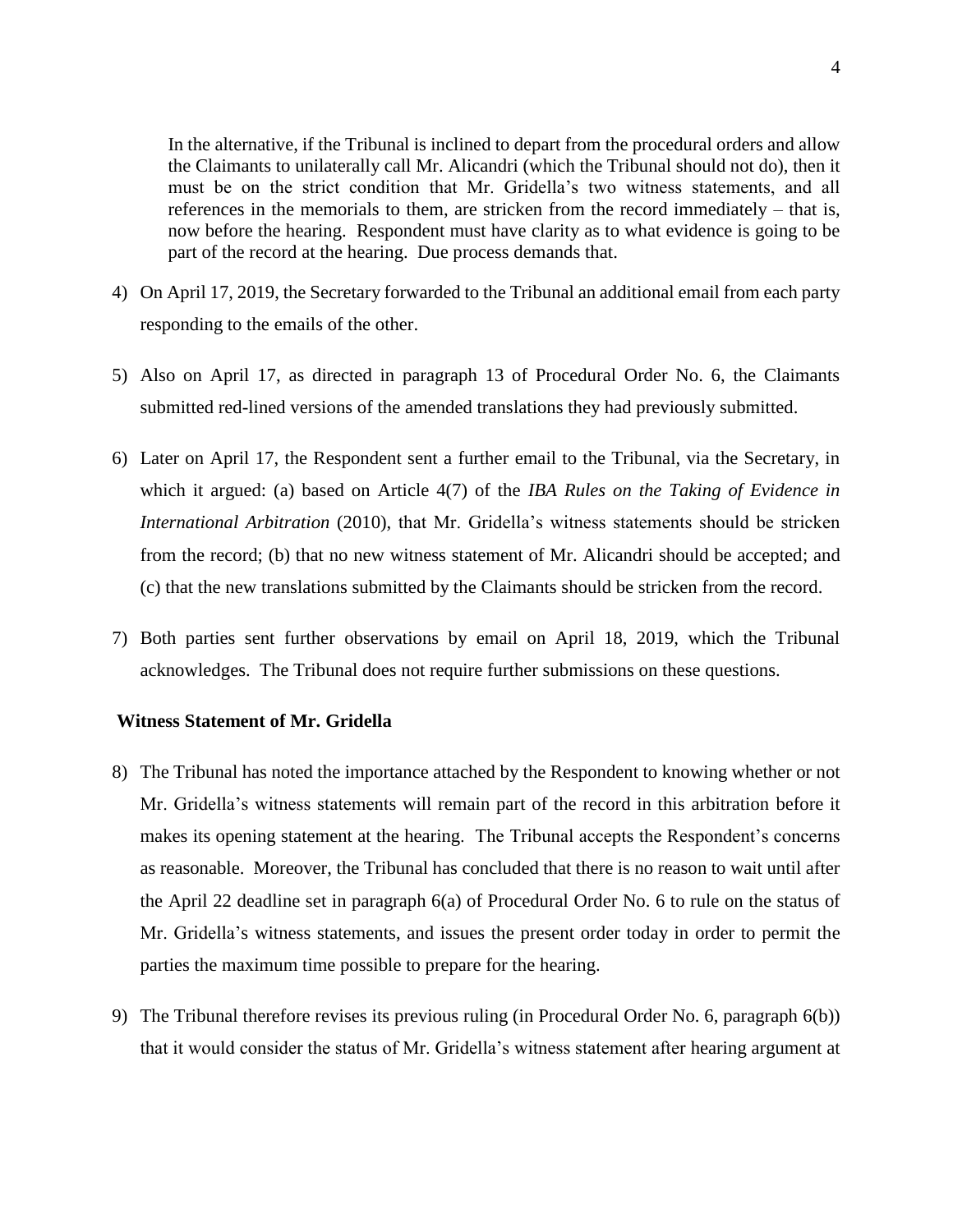the hearing. Such argument was to have taken place at the point in the schedule when Mr. Gridella's testimony would have been heard if he had been present.

- 10) The Tribunal is not convinced that the witness statements of Mr. Gridella should be stricken. That is an extreme remedy. Even if the *IBA Rules* applied to this proceeding (and the Tribunal has heretofore referred to those rules only insofar as they provided assistance in ruling on disputes concerning documents), Article 4(7) provides that the witness statement of a witness should be disregarded if the witness "fails without a valid reason to appear for testimony at an Evidentiary Hearing." The Tribunal considers that it would be an unnecessary distraction from the approaching hearing to conduct an inquiry into the validity of the reason for Mr. Gridella's failure to attend.
- 11) The Tribunal therefore now rules that Mr. Gridella's two witness statements will remain part of the record, and that they may be discussed by both parties in their opening statements. However, the Tribunal reserves for determination in its award the question of what weight, if any, should be given to Mr. Gridella's witness statements, or any part of them. The parties are free to present their arguments on that subject in their opening statements at the hearing, in their closing arguments at the hearing, or in their post-hearing briefs, as each party may elect.

#### **Testimony of Mr. Alicandri**

- 12) The Tribunal recalls that its procedural orders have previously addressed whether a party may call its own witness at a hearing. Specifically:
	- a) Procedural Order No. 1, at paragraph 18.1, provides:

Witnesses and Experts shall be examined at hearings in accordance with Arbitration Rules 35 and 36. Witness statements and reports submitted by witnesses and experts shall constitute their direct testimony. Any party shall have the right to call any witness or expert submitting a witness statement or report to testify at the hearing.

b) Procedural Order No. 5, at paragraphs 14 and 15, provides:

14. Section 18.1 of Procedural Order No. 1 provides that both parties have the right to call any witness or expert who has submitted a witness statement or report in accordance with Section 17.2 of Procedural Order No. 1 to testify at the hearing. The Tribunal understands that provision to include a party's own witnesses or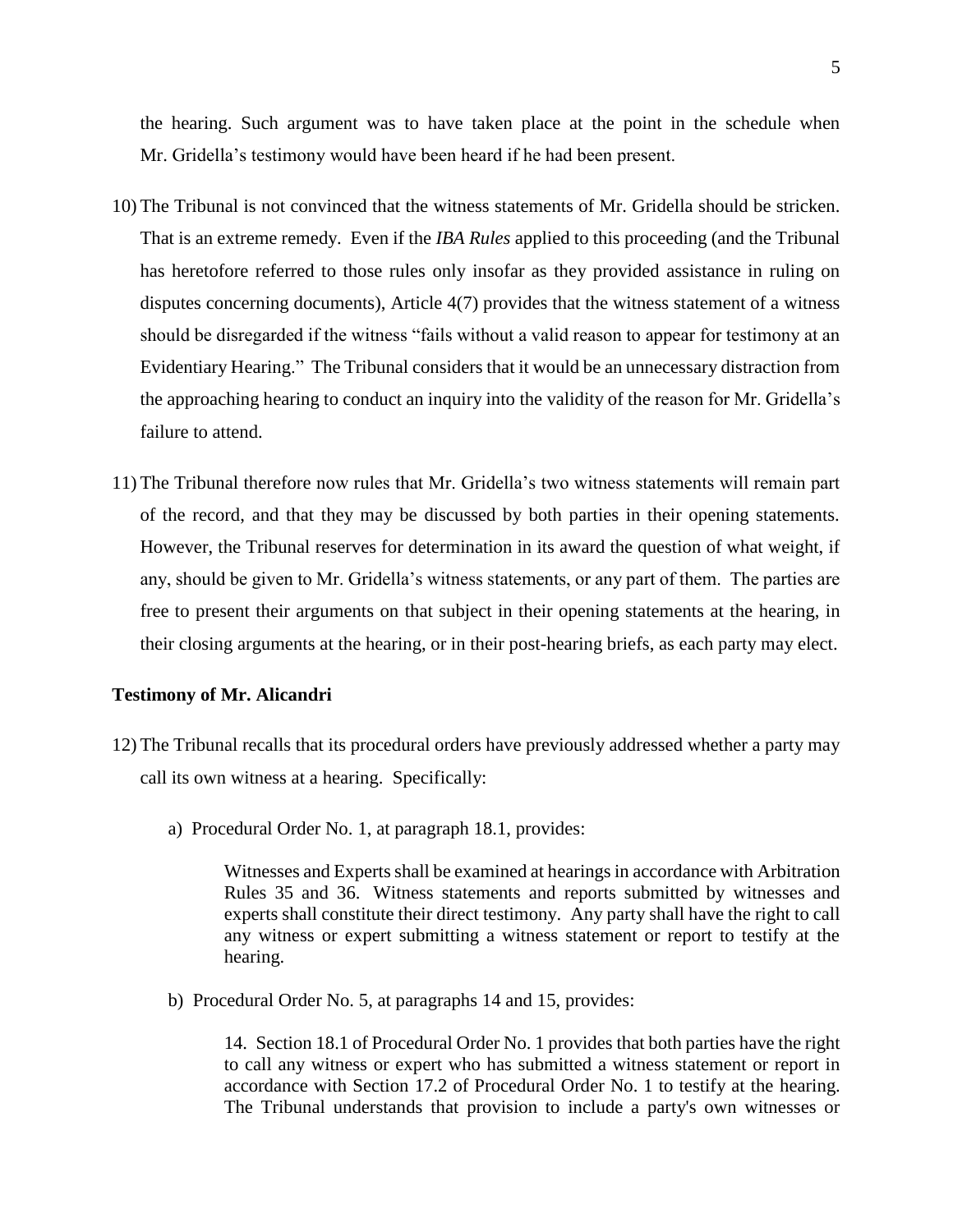experts even if they have not been designated for cross-examination by the adverse party.

15. The Tribunal asked the parties to confer and agree, prior to the second prehearing organizational meeting on April 11, 2019, on: (1) the order in which witnesses will be called at the hearing, and (2) the morning or afternoon to which each witness or expert should be assigned, with the understanding that each witness may be called up to half a day earlier or later than the time agreed. The parties should communicate this information to the Secretary no later than April 5, 2019.

- 13) The Tribunal considers that the difficulty in securing the attendance of Mr. Gridella is a new development that excuses the Claimants' failure to state earlier that they intend to call Mr. Alicandri. Mr. Alicandri will accordingly be permitted to attend the hearing. However, any direct examination of Mr. Alicandri will be limited, like that of any other fact witness, to the information contained in his witness statement and to ten minutes. The Respondent may cross examine Mr. Alicandri or not, as it chooses. If the Respondent cross examines Mr. Alicandri, the Tribunal will allow re-direct examination, limited to the scope of the cross examination.
- 14) No new witness statement of Mr. Alicandri is needed or will be accepted.

#### **Additional Submissions**

- 15) After the pre-hearing conference, the Claimants applied to submit two additional declarations made by E.U. member states that did not join in the joint declaration of E.U. member states concerning the effect of the *Achmea* decision submitted by the Respondent. The Respondent submitted an objection to the submission of these statements by email on April 15, 2019.
- 16) Upon consideration of the Respondent's objection, the two additional declarations made by E.U. member states are accepted into the record of this arbitration.

#### **Amended Translations**

17) The Respondent has objected to the amended translations submitted by the Claimants but has not articulated any basis for that objection other than the Claimants have submitted no explanation "for again waiting until now to submit those fourteen translations modifications." A brief review of a random sample of the red-lined versions of the amended translations by the